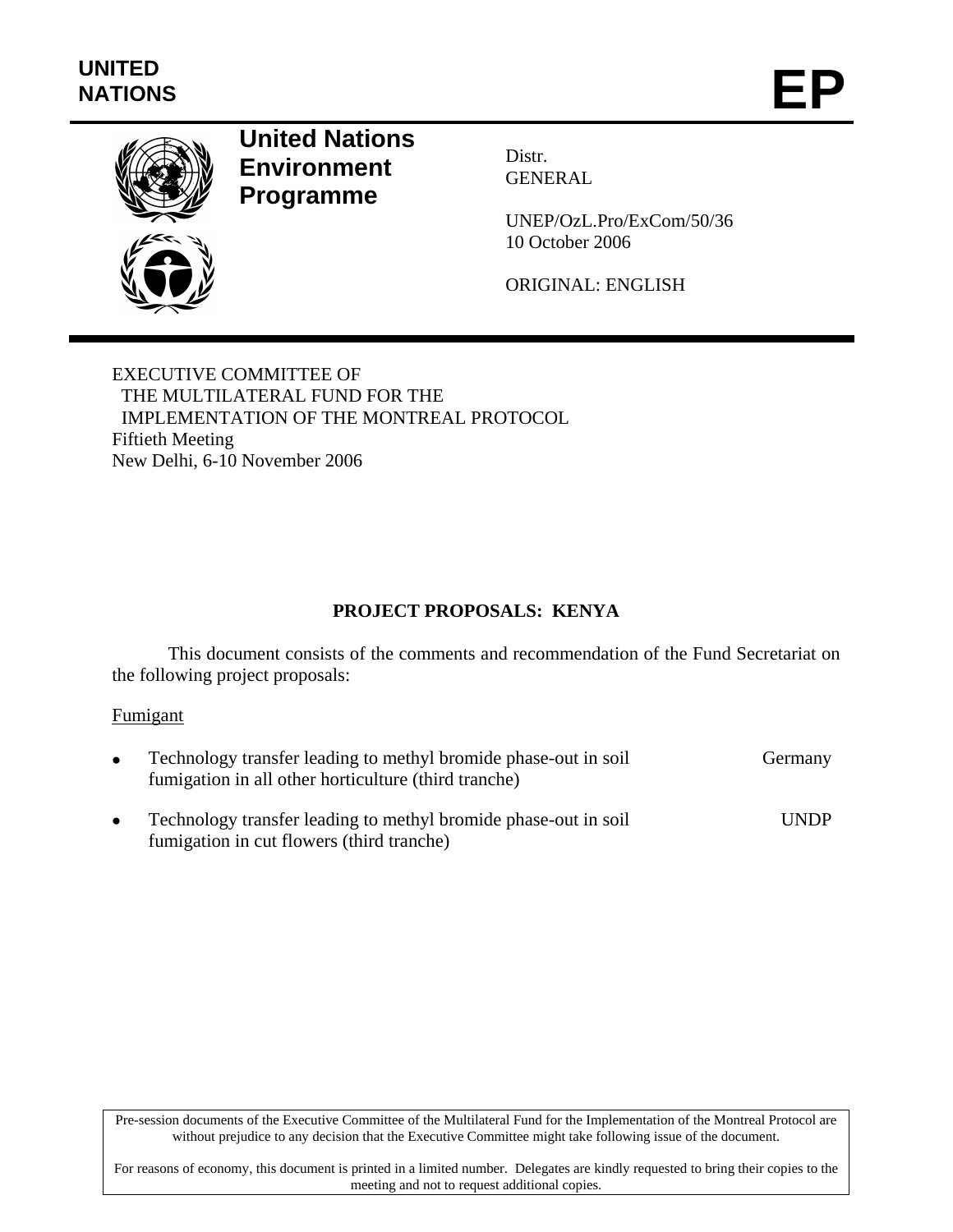# **PROJECT EVALUATION SHEET - MULTI-YEAR PROJECTS KENYA**

#### **PROJECT TITLE BILATERAL/IMPLEMENTING AGENCY**

| (a) Technology transfer leading to methyl bromide phase-out in soil fumigation in all | Germany     |
|---------------------------------------------------------------------------------------|-------------|
| other horticulture (third tranche)                                                    |             |
|                                                                                       |             |
| (b) Technology transfer leading to methyl bromide phase-out in soil fumigation in cut | <b>UNDP</b> |

#### **NATIONAL CO-ORDINATING AGENCY:** Ministry of Environment

### **LATEST REPORTED CONSUMPTION DATA FOR ODS ADDRESSED IN PROJECT A: ARTICLE-7 DATA (ODP tonnes, 2005, AS OF SEPTEMBER 2006)**

Annex E, methyl bromide 112.20

#### **B: COUNTRY PROGRAMME SECTORAL DATA (ODP tonnes, 2005, AS OF SEPTEMBER 2006)**

| $\sim$ $\sim$ $\sim$<br>UDS | $\overline{\phantom{0}}$<br>Foam | Ket. | $\triangle$ Arnec'<br>wav | ルー                   | $\sqrt{2}$<br>137000<br>™ UIII<br>JV. | agent<br>ocess<br><b>Urc</b> | Fumigant                   |
|-----------------------------|----------------------------------|------|---------------------------|----------------------|---------------------------------------|------------------------------|----------------------------|
|                             |                                  |      |                           | hrom<br>Methv<br>nde |                                       |                              | $\sim$<br>$\Omega$<br>J.VZ |

### **CFC consumption remaining eligible for funding (ODP tonnes)** n/a

**CURRENT YEAR BUSINESS PLAN:** Total funding US \$360,000: Total phase-out 24.6 ODP tonnes.

| PROJECT DATA                            |                                              | 2002  | 2003    | 2004    | 2006    | 2008  | 2009  | 2010  | <b>Total</b> |
|-----------------------------------------|----------------------------------------------|-------|---------|---------|---------|-------|-------|-------|--------------|
| <b>ODS</b>                              | <b>Montreal Protocol limits</b>              | 217.5 | 217.5   | 217.5   | 174.0   | 174.0 | 174.0 | 174.0 |              |
| <b>UNDP</b>                             | Annual consumption limit                     | 111   | 111     | 96      | 63      | 29    | 14    | 14    |              |
|                                         | Annual phase-out from ongoing projects       |       |         | 10      | 21      | 22    | 10    |       |              |
| (ODP tonnes)                            | Annual phase-out newly addressed             |       |         |         |         |       |       |       |              |
|                                         | Annual unfunded phase-out                    |       |         |         |         |       |       |       |              |
| <b>ODS</b>                              | <b>Montreal Protocol limits</b>              |       |         |         |         |       |       |       |              |
| <b>GERMANY</b>                          | Annual consumption limit                     |       |         |         |         |       |       |       |              |
|                                         | Annual phase-out from ongoing projects       |       |         | 5       | 12      | 12    | 5     |       |              |
| (ODP tonnes)                            | Annual phase-out newly addressed             |       |         |         |         |       |       |       |              |
|                                         | Annual unfunded phase-out                    |       |         |         |         |       |       |       |              |
| TOTAL ODS CONSUMPTION TO BE PHASED OUT  |                                              |       |         | 15      | 33      | 34    | 15    |       |              |
|                                         | Project cost as originally submitted (US \$) |       |         |         |         |       |       |       |              |
| Final project costs (US \$):            |                                              |       |         |         |         |       |       |       |              |
| Funding for UNDP                        |                                              |       |         | 306,396 | 204,263 |       |       |       | 1,021,319    |
| <b>Funding for Germany</b>              |                                              |       | 287,247 | 172,347 | 114,898 |       |       |       | 574,492      |
| <b>Total project funding</b>            |                                              |       | 287,247 | 478,743 | 319,161 |       |       |       | 1,595,811    |
| Final support costs (US \$))            |                                              |       |         |         |         |       |       |       |              |
| Support cost for UNDP                   |                                              |       |         | 22,980  | 15,320  |       |       |       | 104,473      |
| Support cost for Germany                |                                              |       | 37,342  | 22,405  | 14,937  |       |       |       | 74,684       |
| <b>Total support costs</b>              |                                              |       | 37,342  | 45,385  | 30,257  |       |       |       | 179,157      |
| TOTAL COST TO MULTILATERAL FUND (US \$) |                                              |       | 324,589 | 524,128 | 349,418 |       |       |       | 1,774,968    |
|                                         | Final project cost effectiveness (US \$/kg)  |       |         |         |         |       |       |       |              |

**FUNDING REQUEST:** Approval of funding for third tranche (2006) as indicated above.

**SECRETARIAT'S RECOMMENDATION Blanket approval**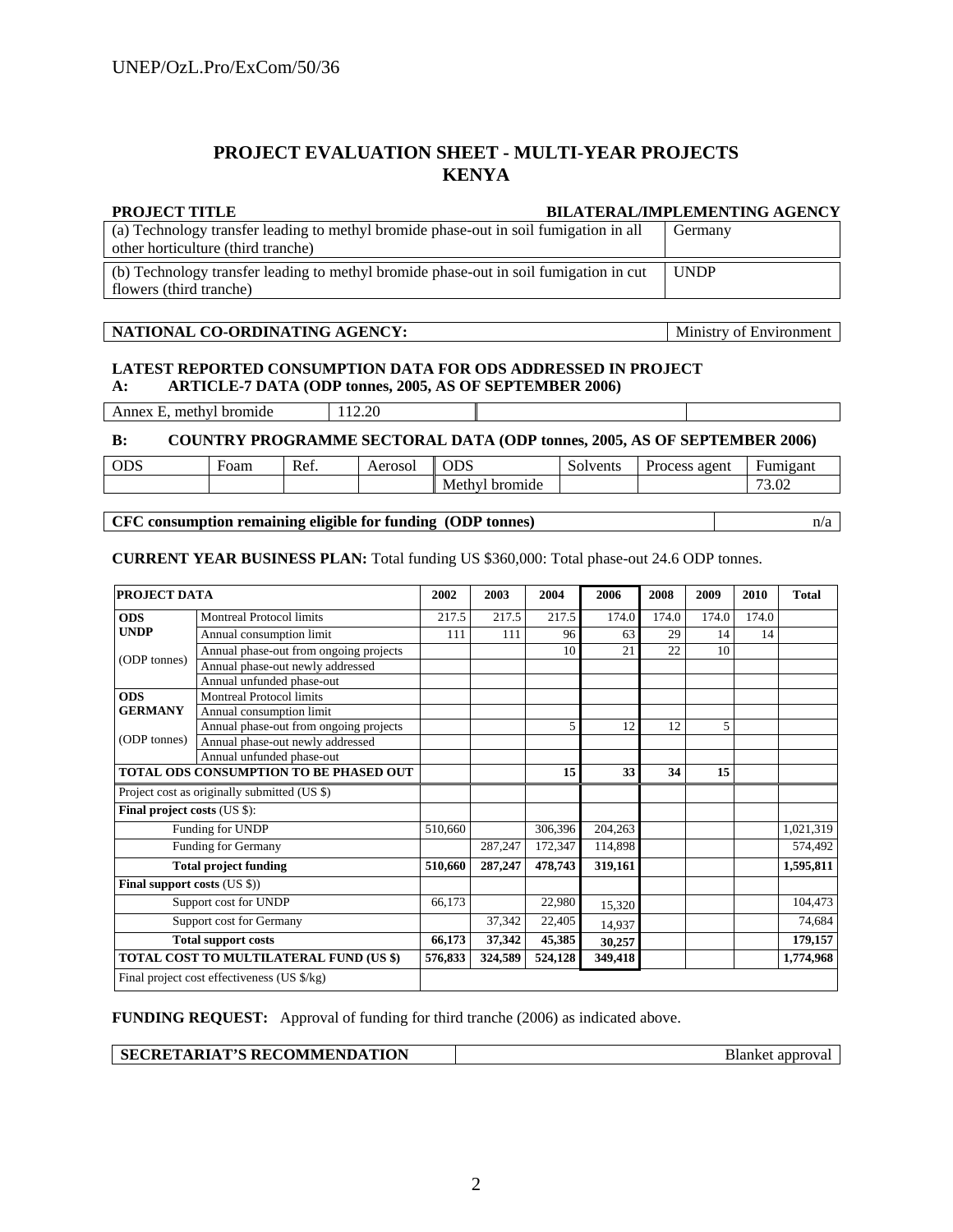# **PROJECT DESCRIPTION**

1. On behalf of the Government of Kenya, the Government of Germany and UNDP have submitted a progress report on the implementation of the project on technology transfer leading to methyl bromide (MB) phase-out in soil fumigation in Kenya, and a request for funding for the third and last tranche of the project for consideration by the Executive Committee at its 50th Meeting. The total amount requested is US \$319,161 plus US \$30,257 in agency support costs.

# **Background**

2. At its 38th Meeting, the Executive Committee approved in principle US \$1,595,811 to achieve the complete phase-out of MB used for soil fumigation in Kenya and an agreement with the Government of Kenya on project implementation modalities. Of this amount, US \$574,492 was allocated to the Government of Germany for the phase-out of MB used in horticulture and US \$1,021,319 was allocated to UNDP for the phase-out of MB used in cut flowers (UNEP/OzL.Pro/ExCom/38/38 and Add.1). At the same meeting, the Executive Committee approved US \$510,660 plus agency support costs for UNDP for the first tranche covering the cut flower component.

- 3. Since then, the Executive Committee has approved the following tranches of the project:
	- (a) At its 39th Meeting, US \$287,247 to the Government of Germany for the first tranche of the horticulture component (UNEP/OzL.Pro/ExCom/39/34 and Add.1);
	- (b) At its 42nd Meeting, US \$172,347 to the Government of Germany for the second tranche of the horticulture component (UNEP/OzL.Pro/ExCom/42/36); and
	- (c) At its 44th Meeting, US \$306,396 for UNDP for the second tranche of the cut flower component (UNEP/OzL.Pro/ExCom/44/41).

# **Progress report**

4. The project works primarily with locally owned small-scale growers to medium- and large-scale farms that use MB. The specific tasks of the project have continued as in previous years, namely:

- (a) Follow-up farm visits continued in the farmers' fields at each stage of the project;
- (b) Evaluation of the cost-effectiveness of alternative technologies proposed to ensure long-term sustainability to the farmer;
- (c) Favouring the transfer of technologies and their adaptation to local conditions for specific crops for which alternatives have not yet been identified in Kenya;
- (d) Implementation of training programmes for major stakeholders on the application of alternative technologies (training programmes are also provided at the project's training facility at the University of Nairobi Field Station); and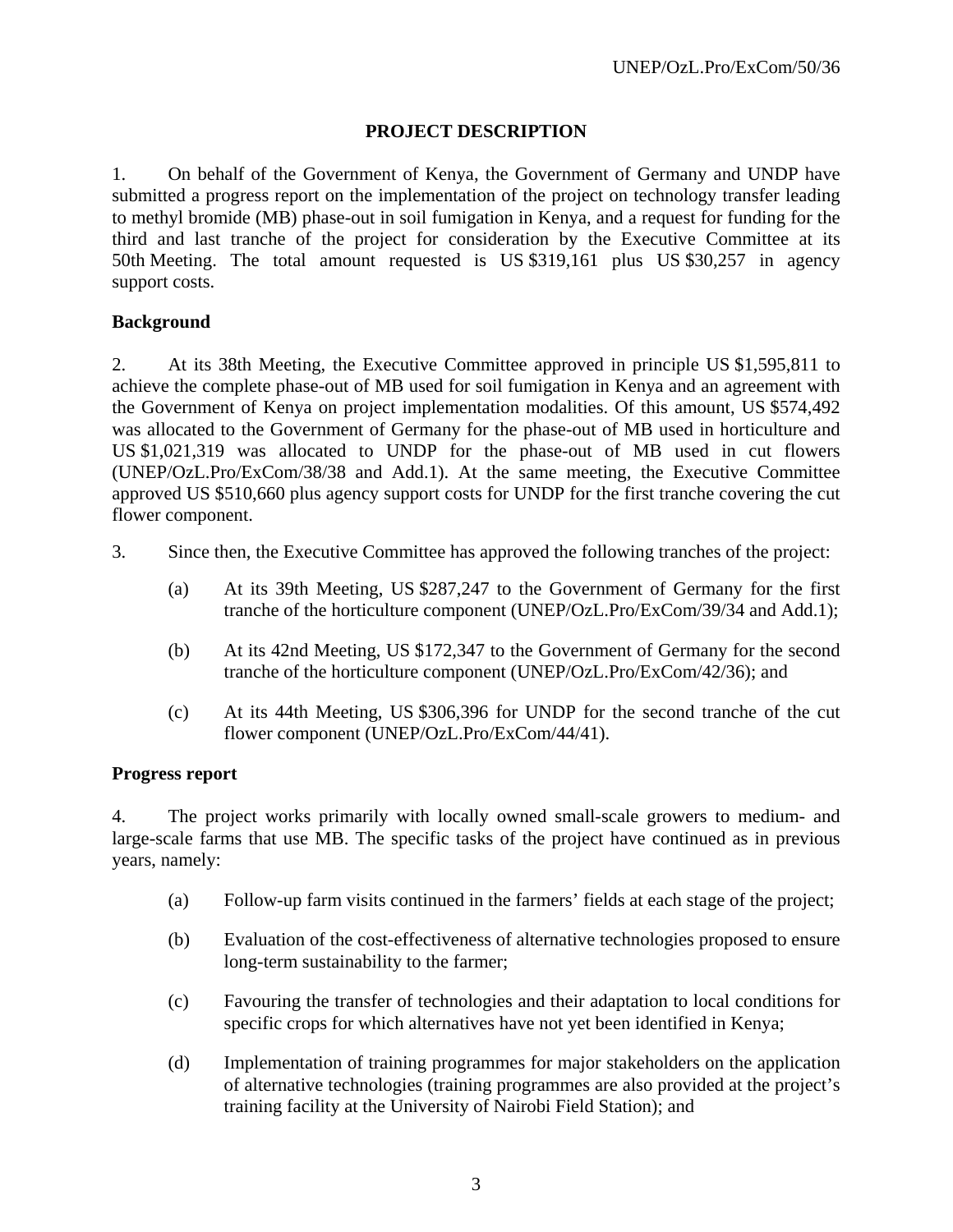(e) Procurement and installation, where applicable, of equipment and materials to MB users.

5. In August 2006, the Minister for Environment and Natural Resources signed ODS regulations that control the imports, exports, and other aspects of ODS, including MB. These regulations, which will soon be published in the Kenya Gazette, will be implemented and enforced by the Compliance and Enforcement Department in close consultation with the Pest Control Products Board of Kenya and the Ozone Office. Currently, all MB imports are controlled by the Pest Control Products Board and importers are required to obtain permission before they can import batches of MB.

6. In addition to the direct activities of the project, other farms not locally owned have adopted alternatives and have also contributed to the MB reductions achieved in Kenya, supported where appropriate by technical advice and information from the project.

- 7. As of the end of August 2006:
	- (a) A total of 48.630 ODP tonnes of MB have been phased out (27.786 ODP tonnes in the cut flower sector and 20.844 ODP tonnes in the horticulture sector);
	- (b) Of the total funding so far approved (US \$1,276,650) for the implementation of the two project components, only US \$24,536 has not been disbursed (US \$2,373 by the Government of Germany and US \$22,163 by UNDP).

# **Plan of action for 2006-2007**

8. Through the implementation of the third tranche of the project, all controlled uses of MB for soil fumigation will be phased out, resulting in a remaining national MB consumption of 14 ODP tonnes used for the fumigation of grains and structures.

9. In 2006-2007, the Project Team will carry out more work on farm implementation of MB alternative technologies and will continue with ongoing training of farmers, specifically:

- (a) Providing training workshops for additional MB users, extension personnel, agricultural students and other relevant personnel;
- (b) Providing follow-up technical assistance on farms, continue monitoring of pilots installed in earlier stages and their adaptation to suit additional crops;
- (c) Continuing the implementation of appropriate alternative technologies to MB by each farmer, including agreements between farmers and MB project and procurement and installation of equipment and farm materials;
- (d) Setting-up of further pilots at the training centre that has been established and continue with the production and dissemination of additional information; and
- (e) Continuing cooperation with major stakeholders (i.e., the Ministry of Agriculture, growers associations, agricultural training institutions, and the Ozone Office).